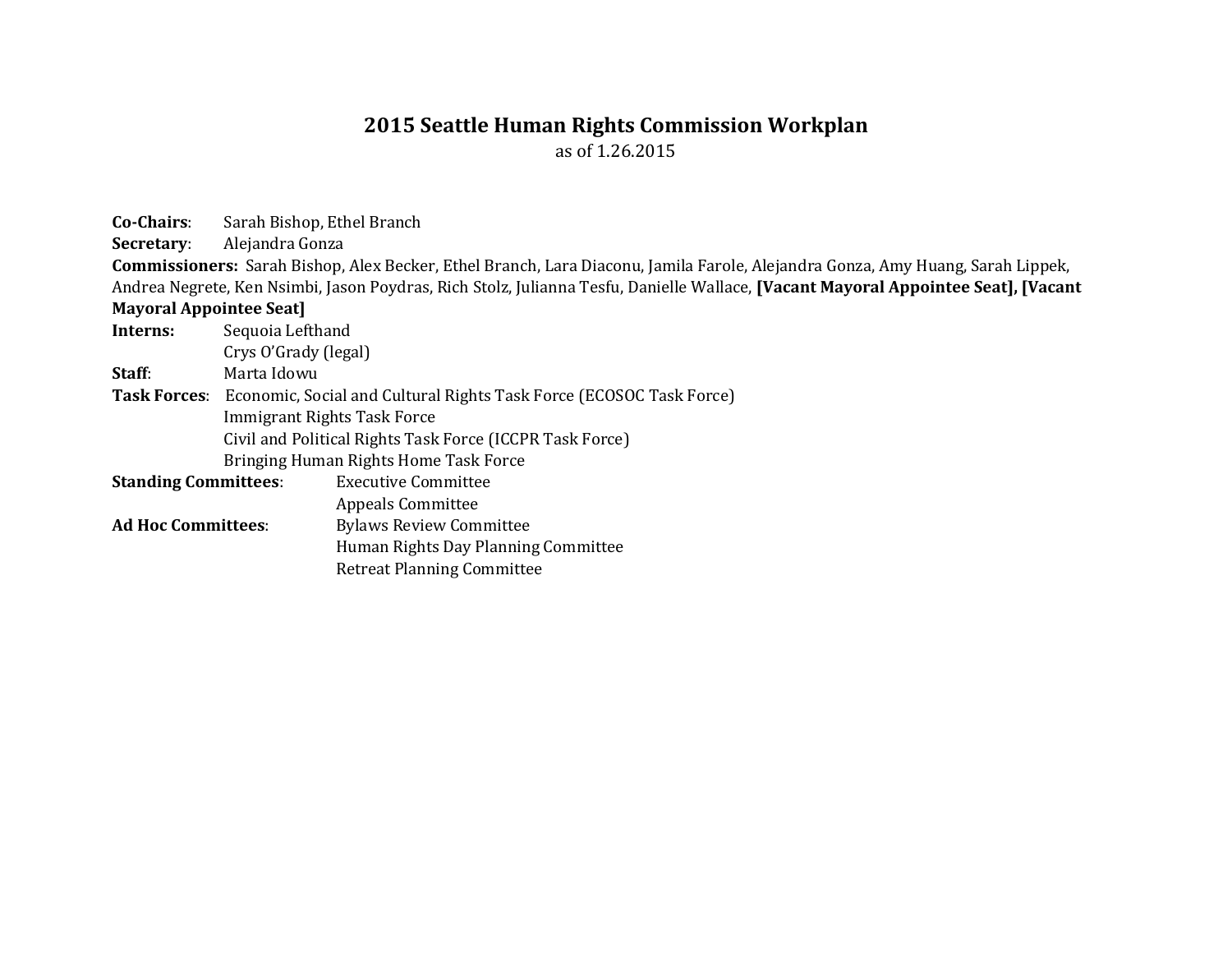| <b>Economic, Social and Cultural Rights Task Force</b>                                                                                   |                |                           |
|------------------------------------------------------------------------------------------------------------------------------------------|----------------|---------------------------|
| <b>Guiding Human Rights Instruments:</b>                                                                                                 |                |                           |
| <b>Universal Declaration of Human Rights</b>                                                                                             |                |                           |
| International Covenant on Economic, Social, and Cultural Rights                                                                          |                |                           |
| International Convention on the Elimination of All Forms of Racial Discrimination                                                        |                |                           |
| U.N. Declaration on the Rights of Indigenous Peoples                                                                                     |                |                           |
| <b>Task Force Chair: Alex Becker</b>                                                                                                     |                |                           |
| Task Force Members: Alex Becker, Danielle Wallace, Jamila Farole, Rich Stolz, Julianna Tesfu, Ethel Branch, Ken Nsimbi, Amy Huang, Jason |                |                           |
| Poydras                                                                                                                                  |                |                           |
| Interns: Sequoiah Lefthand, Crys O'Grady (legal)                                                                                         |                |                           |
| <b>Comprehensive Plan</b>                                                                                                                |                |                           |
| Goal: Guide the City of Seattle's Comprehensive Planning Process to Ensure Advancement of Human Rights                                   |                |                           |
| <b>Key Steps</b>                                                                                                                         | Qtr.           | <b>Task Force Leads</b>   |
| Formally request that Planning Commission provides SHRC with draft versions of                                                           | 1              | Danielle Wallace, Jamila  |
| plan for review in Spring 2015                                                                                                           |                | Farole, Rich Stolz, Jason |
|                                                                                                                                          | $\mathbf{1}$   |                           |
| Meet with Equitable Development Initiative staff to gain greater familiarity with the                                                    |                | Poydras                   |
| initiative and learn how SHRC can add a human rights perspective                                                                         |                |                           |
| Schedule meeting with other Commissions to discuss opportunities for collaboration                                                       | $\mathbf{1}$   |                           |
| on review of Comprehensive Plan                                                                                                          |                |                           |
| Research best practices for human rights analysis of city plans                                                                          | $\mathbf{1}$   |                           |
| Identify city data and resources that provide information relevant to equitable                                                          | $1 - 2$        |                           |
| development in Seattle and review RSJI studies and analysis                                                                              |                |                           |
| Establish benchmarks to monitor implementation of Comprehensive Plan in a manner                                                         | $2 - 3$        |                           |
| that protects and advances human rights                                                                                                  |                |                           |
| Review plan draft and conduct human rights analysis                                                                                      | $2 - 3$        |                           |
| Provide feedback based on human rights analysis to Planning Commission;                                                                  | $2 - 3$        |                           |
| collaborate with other commissions that are reviewing plan                                                                               |                |                           |
| Release a formal statement and provide public comment upon release of the draft                                                          | $3 - 4$        |                           |
| <b>Comprehensive Plan in September 2015</b>                                                                                              |                |                           |
| Monitor implementation of the Comprehensive Plan                                                                                         | 4 through 2016 |                           |
| <b>Housing and Homelessness</b>                                                                                                          |                |                           |
| Goal: Provide ongoing recommendations to ensure a human-rights based approach to homelessness and affordable housing                     |                |                           |
| <b>Key Steps</b>                                                                                                                         | Qtr.           | <b>Task Force Leads</b>   |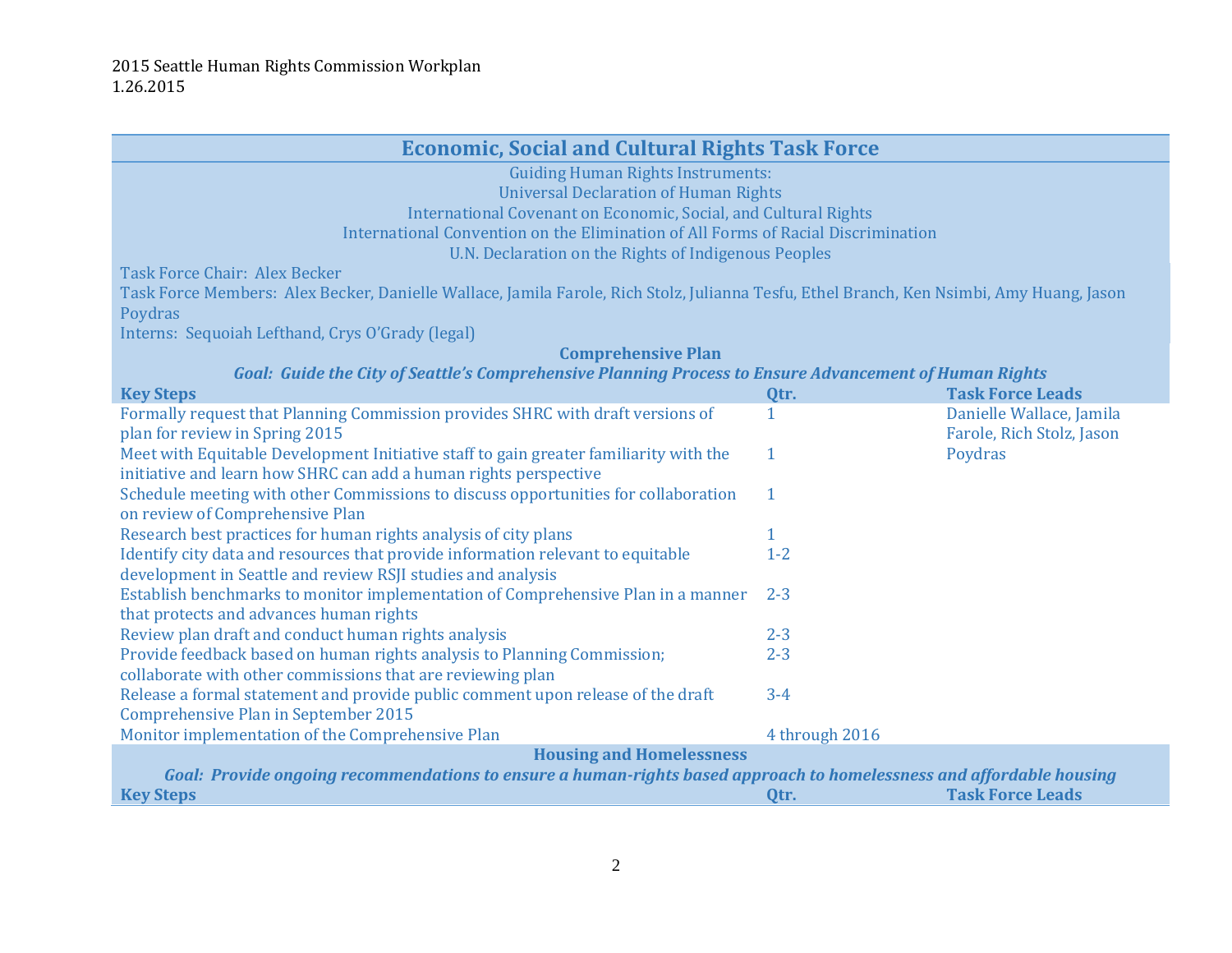## 2015 Seattle Human Rights Commission Workplan 1.26.2015

| Express formal support to City Council for legislation that would expand options for                                                   | $\mathbf{1}$   | <b>Alex Becker</b>           |
|----------------------------------------------------------------------------------------------------------------------------------------|----------------|------------------------------|
| legal tent encampments                                                                                                                 |                |                              |
| Provide human rights statement upon release of 2015 One Night Count                                                                    | $\mathbf{1}$   | <b>Alex Becker</b>           |
| Provide input to and monitor recommendations of the Housing Affordability &                                                            |                | Julianna Tesfu               |
| <b>Livability Advisory Committee</b>                                                                                                   |                |                              |
| Provide ongoing input to the Mayor and City Council to share human rights-based                                                        | $1 - 2$        | Julianna Tesfu, Alex Becker  |
| approaches to affordable housing and homelessness                                                                                      |                |                              |
| Monitor Mayor's implementation of Emergency Task Force on Unsheltered                                                                  | $1 - 2$        | Julianna Tesfu, Alex Becker  |
| Homelessness' recommendations                                                                                                          |                |                              |
| Monitor homelessness and housing issues during legislative session and provide input                                                   | $2 - 3$        | <b>Ken Nsimbi</b>            |
| to elected representatives                                                                                                             |                |                              |
| Monitor recommendations for safe parking and other programs that address the                                                           | $2 - 4$        | <b>Ken Nsimbi</b>            |
| needs and rights of people living in their vehicles                                                                                    |                |                              |
| Provide public comment regarding human services and human rights during the city                                                       | $\overline{4}$ | <b>Ken Nsimbi</b>            |
| budget process                                                                                                                         |                |                              |
| <b>Cultural Rights</b>                                                                                                                 |                |                              |
| Goal: Promote cross-cultural understanding, tolerance, and friendship                                                                  |                |                              |
| <b>Key Steps</b>                                                                                                                       | Qtr.           | <b>Task Force Leads</b>      |
| Launch Change the Name Campaign related to divisive and psychologically harmful                                                        | $\mathbf{1}$   | <b>Ethel Branch, Sequoia</b> |
| depictions of Native Americans (including the City's 5,659 Native American residents)                                                  |                | Lefthand (Intern)            |
| in the media, especially with respect to the Washington, D.C. NFL team                                                                 |                |                              |
| Work with Mayor's Tribal Liaison to plan the City's Indigenous Peoples' Day                                                            | $2 - 3$        | <b>Ethel Branch</b>          |
| Celebration                                                                                                                            |                |                              |
| Assist in promoting Indigenous Peoples' Day in schools, developing curriculum, and                                                     | $2 - 4$        | Ken Nsimbi, Sarah Bishop     |
| providing support to students, teachers and parents                                                                                    |                |                              |
|                                                                                                                                        |                |                              |
| <b>Worker Rights</b>                                                                                                                   |                |                              |
| Goal: Advance the rights of workers by promoting and monitoring the enforcement of the City of Seattle's labor policies.               |                |                              |
| <b>Key Steps</b>                                                                                                                       | Qtr.           | <b>Task Force Lead</b>       |
| Advise City Council and Mayor on issues impacting worker rights                                                                        | $1-4$          | Jamila Farole                |
| Monitor ongoing implementation of Paid Sick and Safe Time Ordinance and Jobs                                                           | $1-4$          |                              |
| <b>Assistance Ordinance</b>                                                                                                            |                |                              |
| Monitor phase-in of \$15 minimum wage ordinance (beginning April 2015) and                                                             | $2 - 4$        |                              |
| administrative wage theft ordinance, and provide input                                                                                 |                |                              |
| Monitor legislative agenda on issues related to workers' rights and provide input<br><b>Public Health, Environment and Food Rights</b> | $1-3$          |                              |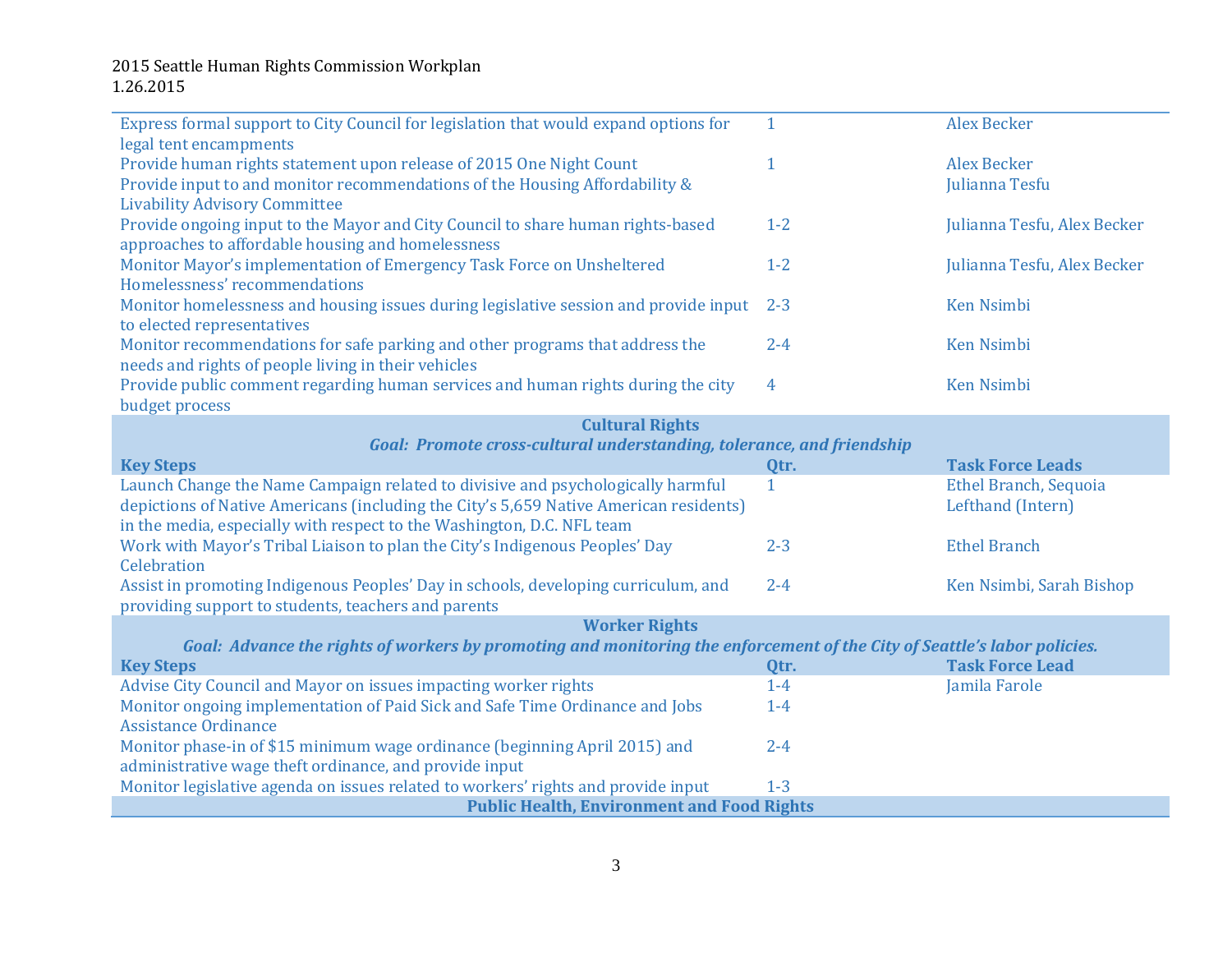| Goal 1: Raise awareness of the human right to health in food consumption, and to live in environments that enable healthy food<br>consumption, especially through exercise of subsistence rights                       |                |                                              |  |
|------------------------------------------------------------------------------------------------------------------------------------------------------------------------------------------------------------------------|----------------|----------------------------------------------|--|
| Monitor community concerns related to coal trains in the City of Seattle                                                                                                                                               | $1 - 4$        | Ethel Branch, Crys O'Grady                   |  |
| Continue raising public awareness on the human rights issues related to the resetting                                                                                                                                  | $\overline{1}$ | (Legal Intern)<br>Ethel Branch, Crys O'Grady |  |
| of the State's fish consumption rate (FCR) through a public event<br>Review and provide comments on proposed rule resetting the State's FCR                                                                            |                | (Legal Intern)                               |  |
|                                                                                                                                                                                                                        |                | Ethel Branch, Crys O'Grady<br>(Legal Intern) |  |
| Review and provide comments on draft Environmental Impact Statement re:                                                                                                                                                | 2              | Ethel Branch, Crys O'Grady                   |  |
| proposed rule to reset the State's FCR (advocating for an option most protective of<br>human rights)                                                                                                                   |                | (Legal Intern)                               |  |
| Track the City's Environmental Justice Initiative and seek opportunities for<br>involvement                                                                                                                            | $1 - 4$        | <b>Rich Stolz</b>                            |  |
| Goal 2: Increase healthy, sustainable and culturally appropriate food access for South Seattle residents to reduce the disproportionate<br>burden of poor health among low-income communities and communities of color |                |                                              |  |
| <b>Key Steps</b>                                                                                                                                                                                                       | Qtr.           | <b>Task Force Lead</b>                       |  |
| Advocate for and support supplemental food programs in South Seattle to address<br>household food needs                                                                                                                | $2 - 4$        | <b>Amy Huang</b>                             |  |
| Identify key policies addressing transportation, economic development and housing<br>around the South Seattle neighborhood to ensure healthy food access is not<br>jeopardized                                         | $2 - 4$        | <b>Amy Huang</b>                             |  |
|                                                                                                                                                                                                                        |                |                                              |  |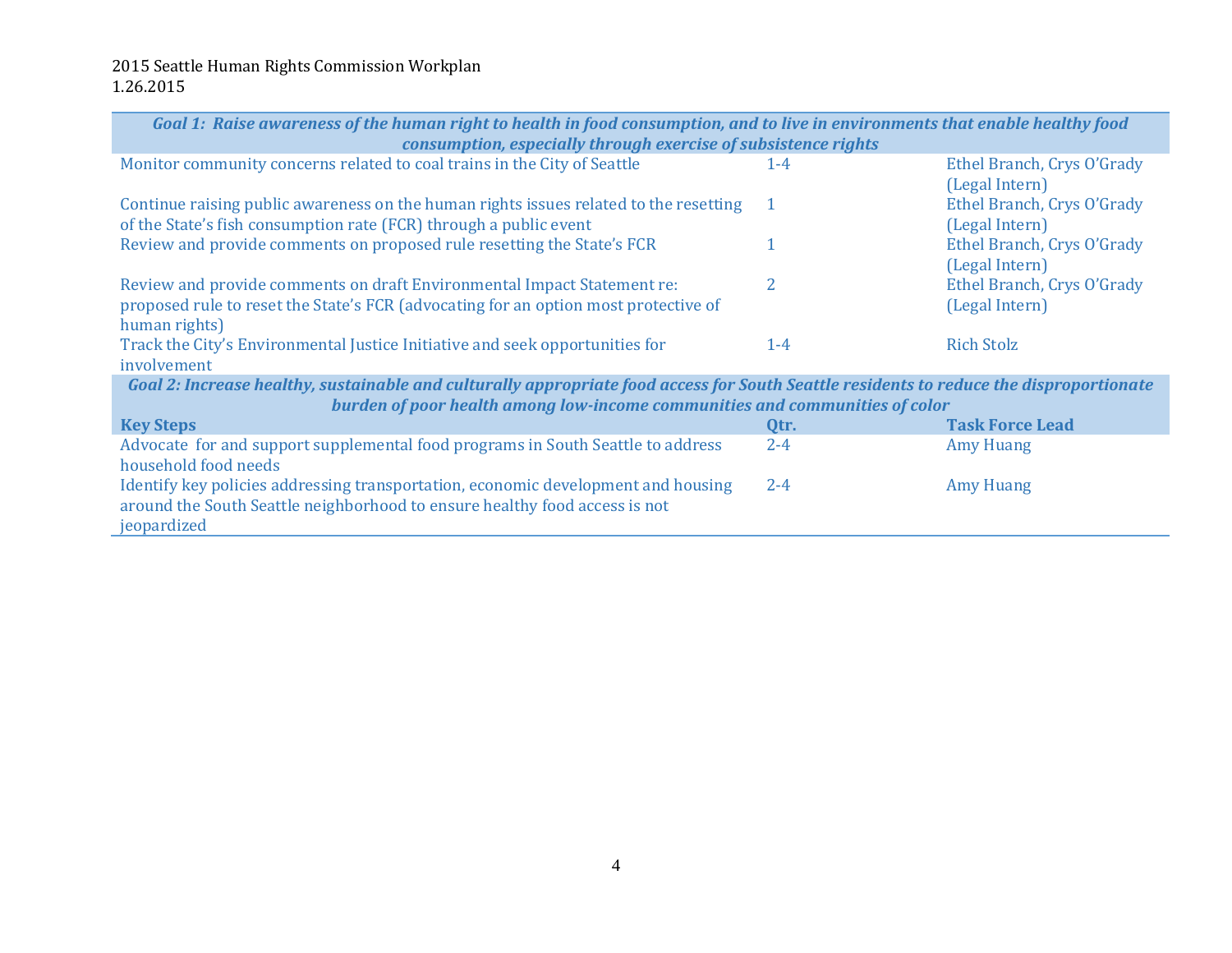## **Immigrant Rights Task Force**

Guiding Human Rights Instruments:

Universal Declaration of Human Rights

Inter-American Commission on Human Rights in its Report on Immigration in the United States: Detention and Due Process Task Force Chair: Andrea Negrete

Task Force Members: Andrea Negrete, Alejandra Gonza, Rich Stolz

*Goal 1: Secure passage of a joint City Council-Mayor policy divesting from the private immigrant detention industry. Explore the possibility of pursuing a human rights and social responsibility focused city investment policy.*

| <b>Plan</b>                                                                                                           | Qtr.    | <b>Task Force Leads</b>   |  |
|-----------------------------------------------------------------------------------------------------------------------|---------|---------------------------|--|
| <b>Continue to reach out to Council Members</b>                                                                       |         | Andrea Negrete, Alejandra |  |
| Reach out to the Mayor                                                                                                |         | Gonza, Rich Stolz         |  |
| Hold a community meeting about divestment                                                                             | $1 - 2$ |                           |  |
| Identify which CM will lead and bring to the floor of the Council Budget Committee                                    |         |                           |  |
| Goal 2: Research advocacy efforts around ICE contract renewal process for the Northwest Detention Center (NWDC)       |         |                           |  |
| <b>Plan</b>                                                                                                           | Qtr.    | <b>Task Force Leads</b>   |  |
| Meet with other advocates to discuss a strategy                                                                       | $1 - 2$ | Alejandra Gonza           |  |
| If time allows, request a public hearing by Washington congressional delegation on the                                | $1 - 2$ |                           |  |
| contract renewal process                                                                                              |         |                           |  |
| Goal 3: Strengthen city and community partnerships to increase institutional support on immigrant and refugee issues. |         |                           |  |
| <b>Plan</b>                                                                                                           | Qtr.    | <b>Task Force Leads</b>   |  |
| Hold ongoing communitation with Immigrant and Refugee Commission members to                                           | $1 - 4$ | <b>Rich Stolz</b>         |  |
| discuss work plans and share strategies                                                                               |         |                           |  |
| Keep Commission and City officials informed about current policies impacting                                          |         |                           |  |
| immigrant communities                                                                                                 |         |                           |  |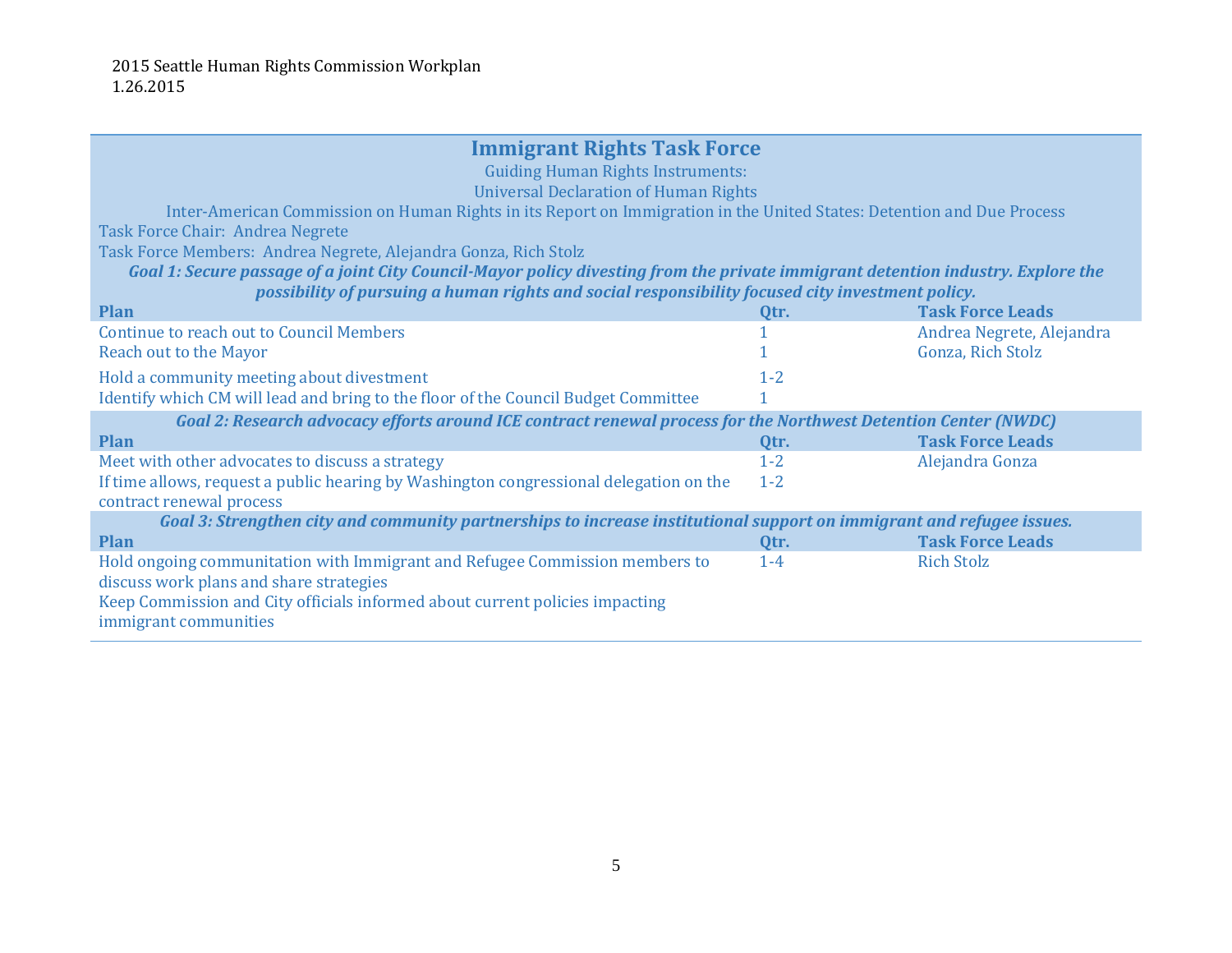| <b>Civil and Political Rights Task Force</b>                                                                                                                                                                                                                                                                                                       |               |                            |  |
|----------------------------------------------------------------------------------------------------------------------------------------------------------------------------------------------------------------------------------------------------------------------------------------------------------------------------------------------------|---------------|----------------------------|--|
| <b>Guiding Human Rights Instruments:</b>                                                                                                                                                                                                                                                                                                           |               |                            |  |
| <b>Universal Declaration of Human Rights</b>                                                                                                                                                                                                                                                                                                       |               |                            |  |
| <b>International Covenant on Civil and Political Rights</b>                                                                                                                                                                                                                                                                                        |               |                            |  |
| <b>Goal 1: Keep SHRC engaged in Seattle's police reform process</b>                                                                                                                                                                                                                                                                                |               |                            |  |
| Task Force Chair: Sarah Lippek                                                                                                                                                                                                                                                                                                                     |               |                            |  |
| Task Force Members: Sarah Lippek, Lara Diaconu<br><b>Plan</b>                                                                                                                                                                                                                                                                                      | Qtr.          | <b>Task Force Leads</b>    |  |
| Get up to speed on the SHRC's past involvement in the police reform process through                                                                                                                                                                                                                                                                | 1             | Sarah Lippek, Lara Diaconu |  |
| meetings with previous Commissioners, Community Police Commission (CPC) members,<br>members of the DOJ/SPD Consent Decree monitoring team, and other stakeholders                                                                                                                                                                                  |               |                            |  |
| Establish and maintain regular contact with both prominent and lesser heard community<br>stakeholders in the police reform process (including No New Jim Crow; EPIC; WISH; etc.)                                                                                                                                                                   | $1 - 4$       |                            |  |
| Attend community forums for CPC and monitoring landmarks                                                                                                                                                                                                                                                                                           | $1-4$         |                            |  |
| Continue to draft response letters and recommendations for City Council members and<br>the general public informed by human rights                                                                                                                                                                                                                 | $1-4$         |                            |  |
| Stay abreast of developing law enforcement issues such as militarized<br>equipment/practices; drones; use of cell phone surveillance; data sharing with federal<br>and other agencies (i.e., through Fusion centers) and others that may arise (including<br>research, subscription to listservs, and reaching out to concerned community members) | $1-4$         |                            |  |
| <b>Goal 2: Support protestors and free speech</b>                                                                                                                                                                                                                                                                                                  |               |                            |  |
| <b>Plan</b>                                                                                                                                                                                                                                                                                                                                        | Qtr.          | <b>Task Force Leads</b>    |  |
| Support protesters' rights to gather and freedom of expression through collaboration<br>with Defenders Association protest-defense project                                                                                                                                                                                                         | $1-4$         | Sarah Lippek, Lara Diaconu |  |
| Make recommendations re: Reform of Intelligence Audit process and personnel,                                                                                                                                                                                                                                                                       | 1-4 depending |                            |  |
| including recommendations for new Auditor. Maintain close contact and advisory role                                                                                                                                                                                                                                                                | on auditor    |                            |  |
| with Councilmembers Harrell and Sawant, who have expressed the desire for legislative                                                                                                                                                                                                                                                              | search/       |                            |  |
| reform.                                                                                                                                                                                                                                                                                                                                            | revisions     |                            |  |
| Goal 3: Research and vet other priority political civil rights issues for SHRC to work on in 2015-2016                                                                                                                                                                                                                                             |               |                            |  |
| <b>Plan</b>                                                                                                                                                                                                                                                                                                                                        | Qtr.          | <b>Task Force Leads</b>    |  |
| Focus on voting rights and representation of minority communities as 2016 approaches                                                                                                                                                                                                                                                               | $3 - 4$       | Sarah Lippek, Lara Diaconu |  |
| Research & reach out to community re: inhumane detention (connect with NWDC work)                                                                                                                                                                                                                                                                  | $3 - 4$       |                            |  |
| Research and reach out to the community re: human rights concerns with the<br>$1-4$                                                                                                                                                                                                                                                                |               |                            |  |
| construction of the new King County Children and Family Justice Center.                                                                                                                                                                                                                                                                            |               |                            |  |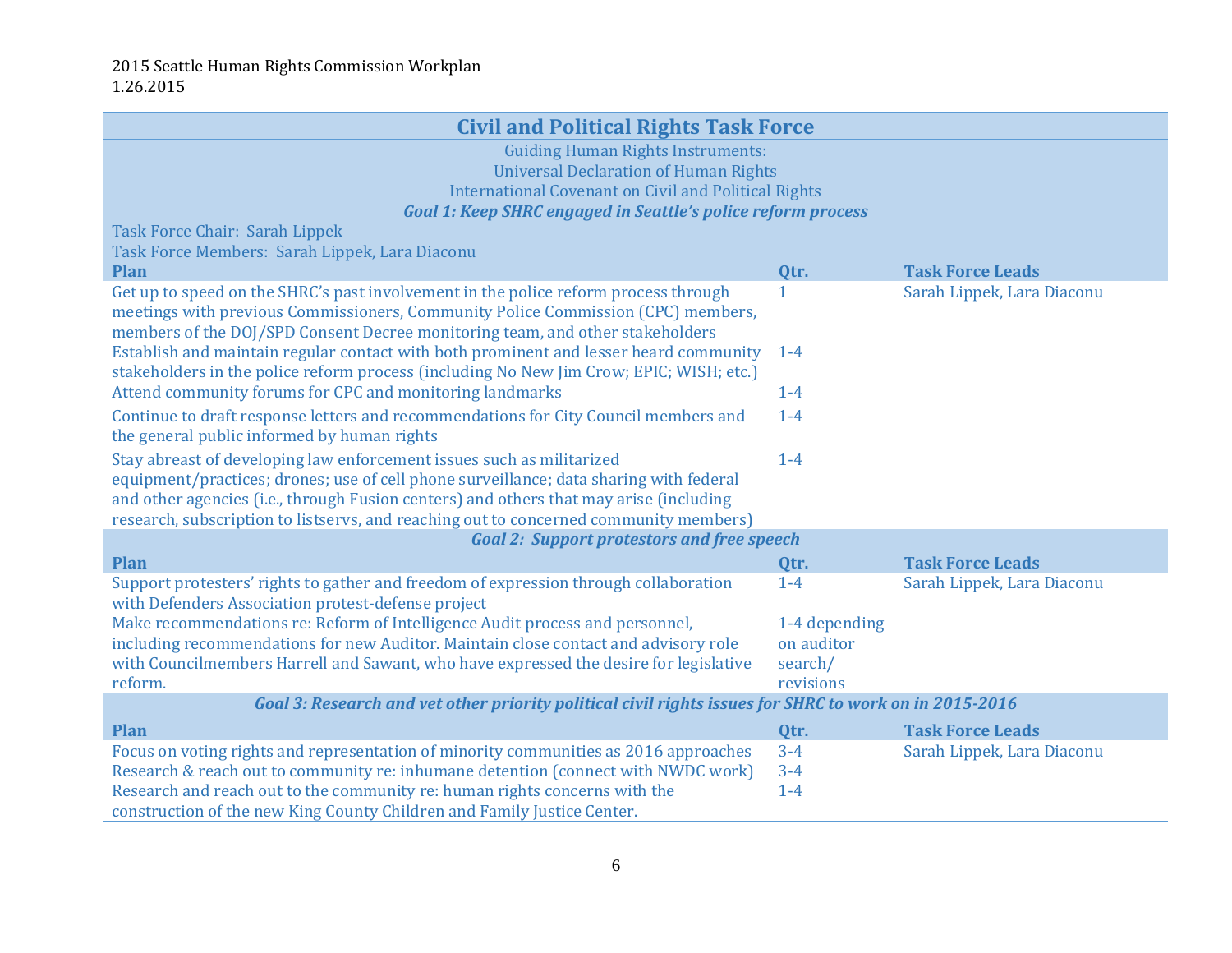| <b>Bringing Human Rights Home Task Force</b>                                                                                                       |                                                  |                         |  |
|----------------------------------------------------------------------------------------------------------------------------------------------------|--------------------------------------------------|-------------------------|--|
| <b>Guiding Human Rights Instruments:</b>                                                                                                           |                                                  |                         |  |
| <b>Universal Declaration of Human Rights</b>                                                                                                       |                                                  |                         |  |
| <b>International Covenant on Civil and Political Rights</b>                                                                                        |                                                  |                         |  |
|                                                                                                                                                    | <b>Inter-American Commission on Human Rights</b> |                         |  |
| <b>Convention Against Torture</b>                                                                                                                  |                                                  |                         |  |
| Task Force Chair: Alejandra Gonza                                                                                                                  |                                                  |                         |  |
| Task Force Members: Sarah Bishop, Amy Huang, Alejandra Gonza                                                                                       |                                                  |                         |  |
| <b>Education</b>                                                                                                                                   |                                                  |                         |  |
| Goal 1: Work with Seattle Public Schools (SPS) to advance the implementation of a multicultural education curriculum rooted in issues              |                                                  |                         |  |
| of social justice, civil rights and human rights to prepare students to live in an ever-changing diverse, global society reflective of the         |                                                  |                         |  |
| culture and history of all                                                                                                                         |                                                  |                         |  |
| Plan: Identify the best practices and standards for establishing and implementing culturally competent curriculum in public schools                |                                                  |                         |  |
| <b>Key Steps</b>                                                                                                                                   | Qtr.                                             | <b>Task Force Leads</b> |  |
| Review and evaluate existing standards, programs, and training re: multicultural                                                                   | $1 - 4$                                          | Sarah Bishop, Amy Huang |  |
| curriculum for primary and secondary education                                                                                                     |                                                  |                         |  |
| Work with schools to consult with experts on ethnic studies, multiculturalism, and                                                                 | $1-4$                                            |                         |  |
| diversity                                                                                                                                          |                                                  |                         |  |
| <b>Human Rights Advanced:</b>                                                                                                                      |                                                  |                         |  |
| The right to learn about oneself, to learn about others and to learn citizenship skills associated with a deep democracy in a global age           |                                                  |                         |  |
| The right to access quality and multicultural education                                                                                            |                                                  |                         |  |
| The right to affirm diversity in education                                                                                                         |                                                  |                         |  |
| Goal 2: Reduce discrimination and the "push-out" against pregnant and teen parents at SPS in order to foster their educational goals               |                                                  |                         |  |
|                                                                                                                                                    |                                                  |                         |  |
| Plan: Work alongside with schools and law enforcements to investigate illegal practices and utilize the data to assist with ongoing litigation for |                                                  |                         |  |
| further advocacy against discriminatory practices                                                                                                  |                                                  |                         |  |
|                                                                                                                                                    |                                                  | <b>Task Force Leads</b> |  |
| <b>Key Steps</b>                                                                                                                                   | Qtr.<br>$2 - 4$                                  |                         |  |
| Promote supportive environments for teen parents to choose the school they wish to                                                                 |                                                  | Sarah Bishop, Amy Huang |  |
| attend, to engage in extracurricular activities and to get the same assistance as those<br>who miss school for medical reasons                     |                                                  |                         |  |
|                                                                                                                                                    |                                                  |                         |  |
| Human Rights Advanced: Young people have the right to complete their educational goals regardless of their sex or whether they become              |                                                  |                         |  |
| pregnant. Under Human Rights Treaties, we must:                                                                                                    |                                                  |                         |  |
| Ensure gender equity is present in education                                                                                                       |                                                  |                         |  |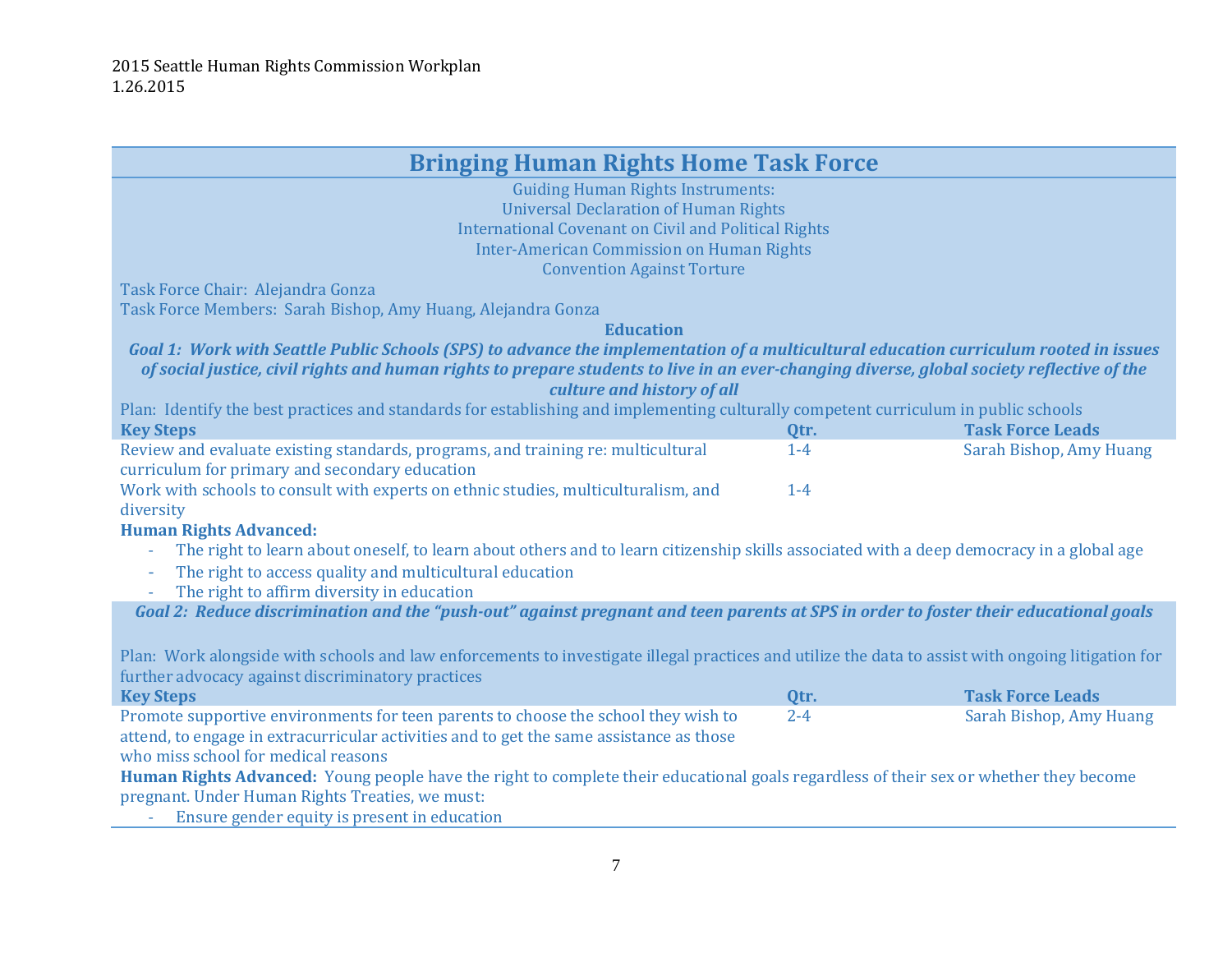| Ensure a student's access to quality education                                                                                          |                 |                         |  |
|-----------------------------------------------------------------------------------------------------------------------------------------|-----------------|-------------------------|--|
| Goal 3: Reduce the School-to-Prison Pipeline by holding Seattle Public Schools accountable to end overly punitive and discriminatory    |                 |                         |  |
| school discipline practices                                                                                                             |                 |                         |  |
| Plan: Promote the implementation of positive behavior supports as alternative rather than severe practices                              |                 |                         |  |
| <b>Key Steps</b>                                                                                                                        | Qtr.            | <b>Task Force Leads</b> |  |
| Work alongside key staff to investigate and litigate discriminatory school discipline                                                   | $1-4$           | Sarah Bishop, Amy Huang |  |
| practices                                                                                                                               |                 |                         |  |
| Advocacy for appropriate training for school police and personnel in implementing                                                       | $2 - 4$         |                         |  |
| appropriate tactics                                                                                                                     |                 |                         |  |
| Human Rights Advanced: National trends show that children who are pushed out of the schools and into the juvenile and criminal justice  |                 |                         |  |
| systems are disproportionately impacting students of color and students with disabilities who are often the target for harsher and more |                 |                         |  |
| punitive discipline. This reality is violating human rights against:                                                                    |                 |                         |  |
| <b>Racial Discrimination</b>                                                                                                            |                 |                         |  |
| <b>Disability Discrimination</b><br>Interference in a child's access to quality education                                               |                 |                         |  |
| <b>Human Rights Treaty Implementation</b>                                                                                               |                 |                         |  |
| <b>Goal: Urge the City of Seattle to join the Cities for CEDAW Initiative</b>                                                           |                 |                         |  |
| <b>Key Steps</b>                                                                                                                        | <b>Qtr. 1-4</b> | <b>Task Force Leads</b> |  |
| Advise the Mayor and the City Council about the Initiative and encourage them to sign                                                   |                 | Alejandra Gonza         |  |
| onto it                                                                                                                                 |                 |                         |  |
| Draft a letter and a City Council Resolution urging the City to join the Initiative                                                     |                 | Alejandra Gonza         |  |
| Human Rights Advanced: This will respond to the UN Human Rights Council's recommendation to the US during the last Universal Periodic   |                 |                         |  |
| Review (UPR) regarding the implementation of international human rights treaties                                                        |                 |                         |  |
| <b>Human Trafficking</b>                                                                                                                |                 |                         |  |
| <b>Goal: Prevent Human Trafficking in the supply chain</b>                                                                              |                 |                         |  |
| <b>Key Steps</b>                                                                                                                        | <b>Qtr. 1-4</b> | <b>Task Force Leads</b> |  |
| Identify policies in place, key departments and changes that need to happen. Study and                                                  |                 | Alejandra Gonza         |  |
| identify next steps                                                                                                                     |                 |                         |  |
| Human Rights Advanced: Implements the UN Guiding Principles on Business and Human Rights, prohibits forced labor, and advances          |                 |                         |  |
| workers' rights                                                                                                                         |                 |                         |  |
| <b>Death Penalty</b>                                                                                                                    |                 |                         |  |
| <b>Goal: Support efforts to abolish the death penalty in Washington State</b>                                                           |                 |                         |  |
| <b>Key Steps</b>                                                                                                                        | Qtr. 1-4        | <b>Task Force Leads</b> |  |
| Continue monitoring and endorsing the campaign and submit our testimony if there is a<br>Alejandra Gonza                                |                 |                         |  |
| hearing                                                                                                                                 |                 |                         |  |
| <b>Human Rights Advanced:</b> The rights to life, due process, personal integrity, and to be free from torture                          |                 |                         |  |